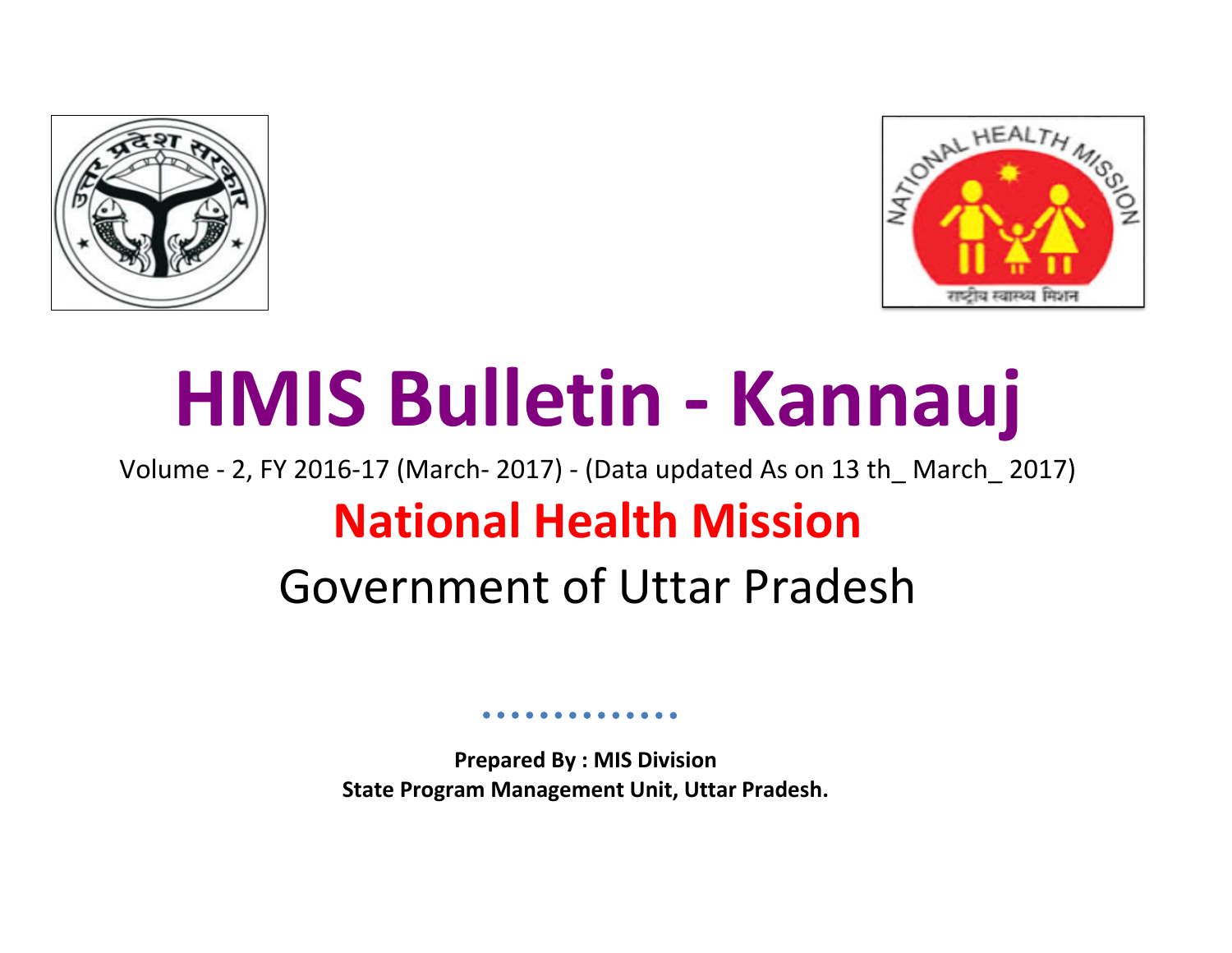# **HMIS (National Health Mission Bulletin) April to March Kannauj - Uttar Pradesh**

| S. No                   | <b>Sections</b>                                  |
|-------------------------|--------------------------------------------------|
| 1                       | <b>District Profile</b>                          |
| $\overline{2}$          | <b>District Summary sheet</b>                    |
| $\mathbf{3}$            | <b>MCTS status</b>                               |
| $\overline{\mathbf{4}}$ | <b>HMIS Data Uploading and Forwarding status</b> |
| 5                       | <b>Maternal Health</b>                           |
| 5.1                     | <b>Antenatal Care</b>                            |
| 5.2                     | Delivery & Postnatal care                        |
| 5.3                     | High risk preganancy and obstetric complications |
| 5.4                     | C Section and Complications attended and treated |
| 6                       | <b>Child health</b>                              |
| 6.1                     | Live Births & New Born Care                      |
| 6.2                     | <b>Child Immunization</b>                        |
| $\overline{\mathbf{7}}$ | <b>Reproductive Health</b>                       |
| 8                       | <b>Indicators and Estimations</b>                |
| 8.1                     | List of Indicators covered                       |
| 8.2                     | <b>Estimation sheet</b>                          |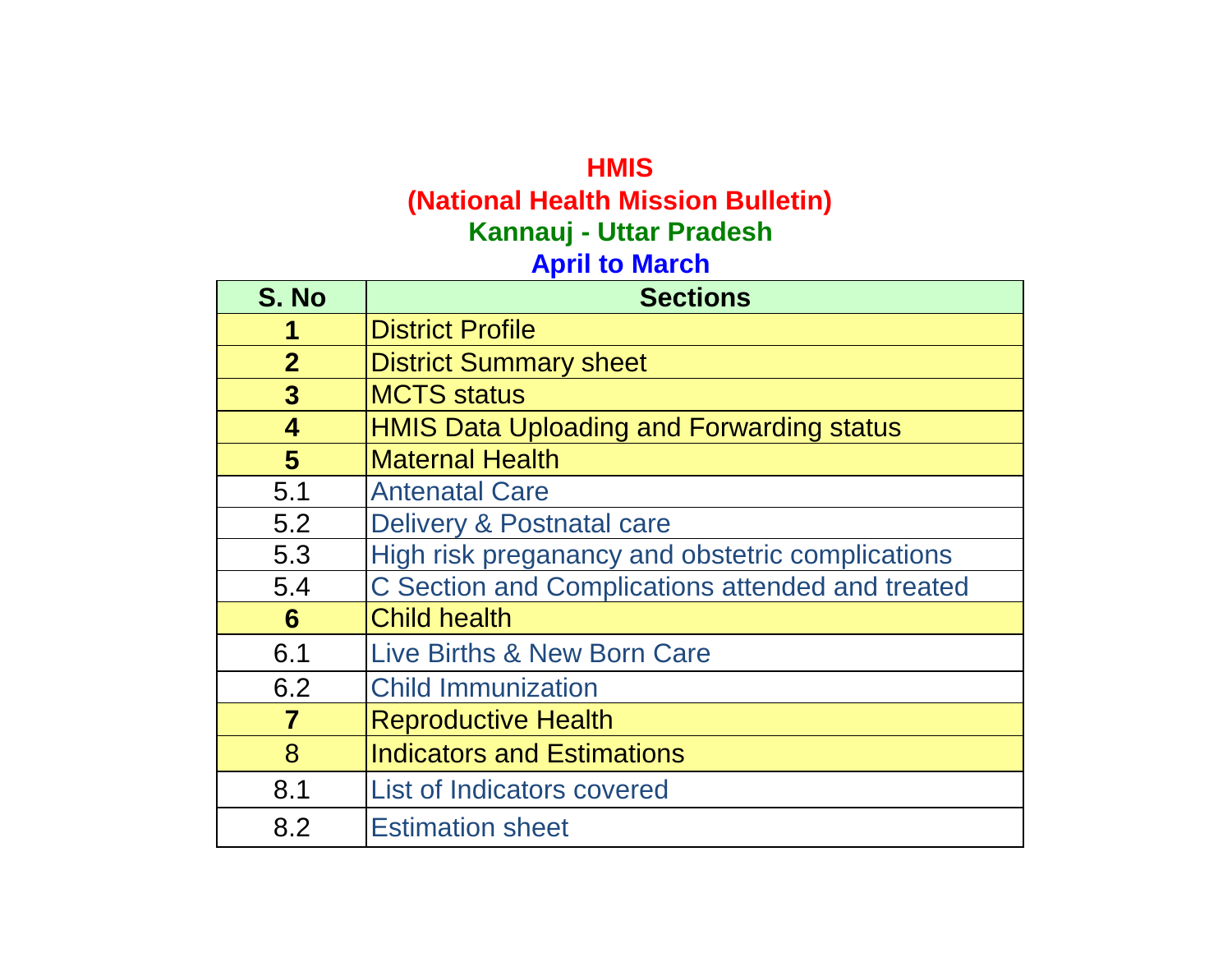#### **District Kannauj - Profile at a Glance**

| District Kannauj<br>(*AHS 2012-13) | <b>IMR</b> | <b>NMR</b> | U5MR | <b>MMR</b> | <b>TFR</b> | <b>CBR</b> | <b>Unmet need</b><br>spacing | Unmet need<br>for limiting |
|------------------------------------|------------|------------|------|------------|------------|------------|------------------------------|----------------------------|
|                                    | 79         | 55         | 102  | 240        | 3.3        | 23.3       | 12.5                         | 17.1                       |

|                |                         | Demographic Profile                  |              |                  |                             |                              |                                  | Infrastructure |                         |           |          |              |                         | <b>Delivery Points</b> |    |                               |                                | Human resource |                  |          |                       |                           | <b>Training</b> |                                       |
|----------------|-------------------------|--------------------------------------|--------------|------------------|-----------------------------|------------------------------|----------------------------------|----------------|-------------------------|-----------|----------|--------------|-------------------------|------------------------|----|-------------------------------|--------------------------------|----------------|------------------|----------|-----------------------|---------------------------|-----------------|---------------------------------------|
| S.no.          | <b>Block</b>            | Total<br>Population<br>(Census 2011) | Sex<br>ratio | Literacy<br>rate | No. of<br>Gram<br>Panchayat | No. of<br>Revenue<br>Village | NO. of<br><b>VHSNC</b><br>formed | <b>CHC</b>     | <b>PHC</b>              | <b>SC</b> | Pvt.     | AWCs         | L1                      | L2                     | L3 | Medical<br>officers<br>(MBBS) | Medical<br>officers<br>(Ayush) | SN in<br>block | #<br><b>ANMs</b> | # AWW    | #ASHA<br>$\mathsf{S}$ | Trained Trained<br>in SBA | in NSSK         | <b>Trained</b><br>in<br><b>PPIUCD</b> |
| 1              | Chibramau               | 230064                               | 880          | 65.19            | 93                          | 261                          | 83                               | 1              | Δ                       | 32        |          | 235          | 10                      | $\mathbf{0}$           | 1  | 5                             | з                              | 5              | 36               | 230      | 248                   |                           | 0               | 2                                     |
| $\mathbf{2}$   | <b>Hasaren</b>          | 119018 866                           |              | 63.46            | 35                          | 53                           | 34                               | 1              | 5                       | 28        |          | 132          | 8                       | 1                      |    | Δ                             | 3                              | 3              | 28               | 129      | 129                   | Δ                         | 0               | 2                                     |
| 3              | Gugrapur                | 69237 863                            |              | 56.59            | 23                          | 0                            | $\mathbf{0}$                     | 1              | $\overline{2}$          | 11        |          | 67           | $\overline{\mathbf{3}}$ | 1                      | 0  | $\overline{2}$                | 3                              | 1              | 12               | 67       | 57                    |                           | $\Omega$        | 0                                     |
| 4              | <b>Jalalabad</b>        | 102516 877                           |              | 61.62            | 35                          | 49                           | 94                               | 1              | $\overline{\mathbf{3}}$ | 15        |          | 169          | 4                       | 1                      | 0  | $\overline{2}$                | 3                              | 5              | 16               | 169      | 102                   | -1                        | 0               |                                       |
| 5              | Kannauj                 | 205380 872                           |              | 59.30            | 89                          | 126                          | 72                               | 1              | 3                       | 24        |          | 200          | 10                      | 1                      | 0  | Δ                             | 2                              | Δ              | 33               | 200      | 174                   | 0                         | 0               |                                       |
| 6              | Saurikh                 | 164971                               | 876          | 62.84            | 68                          | 95                           | 62                               | 2              | $\overline{\mathbf{2}}$ | 25        |          | 170          | 13                      | 1                      | 0  | 5                             | $\overline{\mathbf{z}}$        | $\mathbf{2}$   | 28               | 165      | 172                   | Δ                         | 0               |                                       |
| $\overline{7}$ | Taalgram                | 194284                               | 886          | 76.14            | 67                          | 95                           | 61                               | 2              | 3                       | 25        |          | 205          | 12                      | 2                      | 0  | 5                             | Δ                              | 6              | 28               | 205      | 180                   | 2                         | 0               | 2                                     |
| 8              | <b>Umarda</b>           | 290305                               | 864          | 61.81            | 90                          | 108                          | 78                               | 2              | 6                       | 31        |          | 304          | 12                      | 1                      | 0  | 5                             | 3                              | Δ              | 31               | 304      | 269                   | 5                         | 0               |                                       |
| 9              | <b>DHQ</b>              | 280841                               | 0            | O                | 0                           | ŋ                            | 0                                | 0              | 0                       | 0         | n        | O            | $\mathbf{0}$            | $\mathbf{0}$           | 0  | 0                             | $\mathbf{0}$                   | 0              | $\Omega$         | ŋ        | 0                     | 0                         | ŋ               | 0                                     |
| 10             | <b>District Hopital</b> | $\mathbf{0}$                         | 0            | 0                | $\Omega$                    | $\Omega$                     | $\mathbf{0}$                     | $\Omega$       | $\mathbf{0}$            | $\Omega$  | $\Omega$ | $\mathbf{0}$ | 0                       | $\Omega$               | 1  | 5                             | $\overline{\mathbf{3}}$        | 18             | $\Omega$         | $\Omega$ | $\Omega$              | $\Omega$                  | $\Omega$        | 2                                     |
|                | <b>Kannauj Total</b>    | 1656616 879                          |              | 72.7             | 500                         | 787                          | 484                              | 11             | 28                      | 191       |          | 1482         | 72                      | 8                      | 2  | 37                            | 26                             | 48             | 212              | 1469     | 1331                  | 18                        |                 | 28                                    |

 $\leftarrow$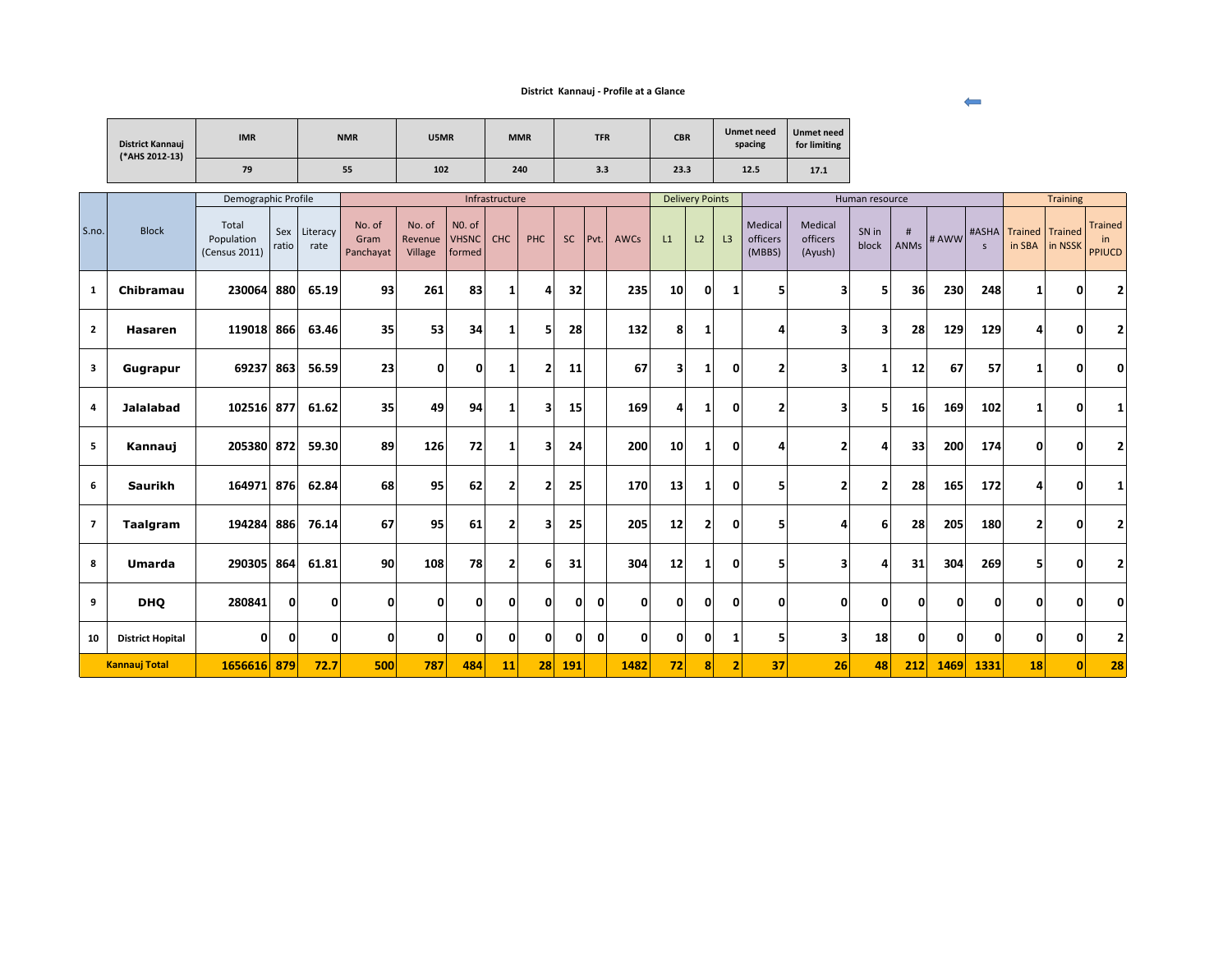### **District at a GlanceApril to March Volume - 2, FY 2016-17 (March- 2017) - (Data updated As on 13 th\_ March\_ 2017)**

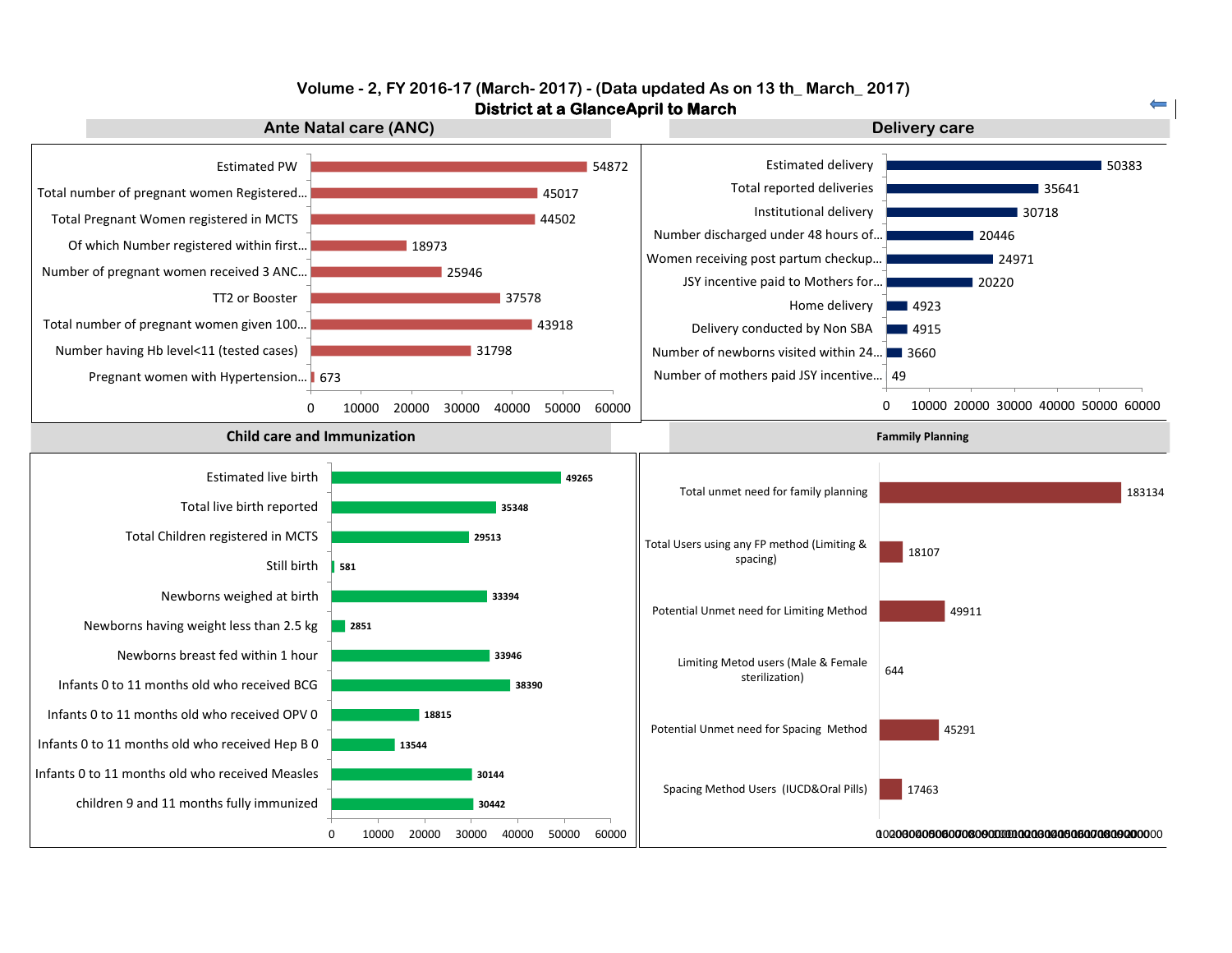

#### **Maternal health :**

ANC Registration Reported in HMIS in the month of March. against estimated is 82%. According to AHS it is 52% which considerably shows better value. Contribution of SC in ANC registration is 87% which is indicated good outreach coverage, whereas ANC registration in DH is increased comparision to previous Month (6%). As we compared to HMIS, MCTS is reporting ANC registration of 81% against estimated in the month of April- March. ANC Registration in haseran is less then comparative to other block as per HMIS Its suggestive that to collect the data from the field and increase the ANC registration under HMIS Portal through our MCTS Operator .

District is reporting 42% early ANC registration as compared to AHS data of 52%, which is relatively low. This is suggestive of under reporting or perception of FLWs (Field level worker's) about registering a pregnant women after TT injection.Percentage of 3 ANC checkups reported in HMIS (47%) as compared to AHS data (27%) is indicated good coverage of reporting. Data needs to be verified. MCTS service updation of 3 ANC is also shows good (58 % ) its need to verify the data , but when we drill down the Block level data , Block Gugrapur & Jalalabad shows only 43% & 41% need to be increase on priority basis on this block.

#### **Delivery :-**

Delivery reported is 70%, a huge part of delivery is missing (29 %)against estimated. Even when pregnant women are registered (82% ANC registration) are not tracked till delivery (gap of 12%), haseran, umarda & Jalalabad is reported less then 60%. Situation in MCTS reporting is same ., when we drill down the MCTS Data Chibramau (21%), Gugrapur(42% ),Saurikh (30%) & Umarda (36%), Need to be instruction given to improve the data. According to the HMIS data district reported only 10%, home delivery . some block Chibramau (6%), Haseran (8%) & saurikh (8%), reported . while they all have less no. of delivery point and block Gugrapur have only 3 delivery point , SC contributed 9.8% deliveries are being reported, this shows reporting gap. Or If this gap is covered around 25% missing deliveries can be covered. There is also need to activate some new delivery point's in gugrapur so that they covered some missing delivery. It is also need to verify the Home delivery and report accordingly. it is important to instruct responsible person to report on time every month.

#### **HRP** and **Complication** Detection :-

Trend Analysis of HRP woman is increased from April to March. It is a mandate to treat severe anemic women at block facilities and DH , but from table in HRP sheet it is find that many blocks are not providing the services or not reporting like gugrapur, jalalabad & Haseran reported Zero. At SC level HRP detection is very poor which raises the issue of equipment availability or skill of the FLW or there is operator problem need to be verify . Complication detection in district is 3%, Total HRP Reported asper MCTS is 4.%, Chibramau , umarda & Jalalabad Reported low HRP . District Hospital is also not reporting the complication need to address. & instruct the related staff nurse to report the data.

#### **Child Care and Immunization:-**

Out of estimated live births 77% live births are reported in HMIS and 59% in MCTS. Haseran (52%) , Jalalabad (69%), Difference in HMIS and MCTS is around 18%.Need to address this issue to the particular blocks. Immunization of birth dose i.e. BCG 78% since it can be administrated till one year, OPV0 is 37% and HepB0 is 27%. Thus it reflects that birth doses are not given at higher facility level like CHC and DH where these antigens are available 24X7. Need to address the issue to the MOIC. Full Immunization status in MCTS is 55 % where as district is reporting 62% in HMIS. Need to verify the data quality , this shows may be some over reporting.

#### **Family Planning :-**

In block Gugrapur, Jalalabad & Haseran IUCD insertion report in HMIS is very low focus on IUCD Insertion at facility.but need to focus to increase the service & utilization of service at Sub center & CHC because mostly couple accept IUCD for family planning from SC & CHC. Condom Distribution is very low in Umarda & Haseran as comperision to other Block . In Talegram block oral pills user shows very low need to be verify whether the these spacing method is availiabe or not.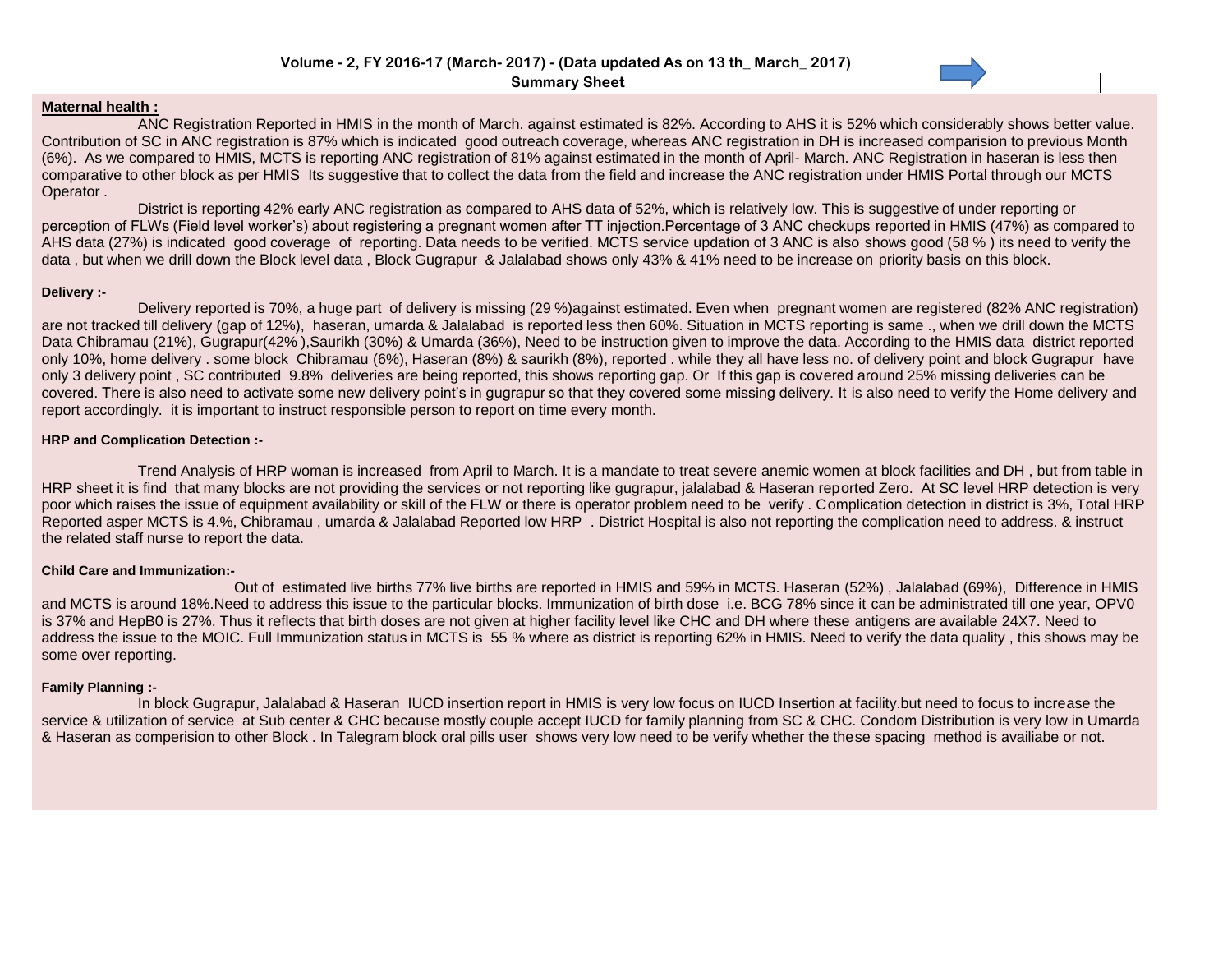







• In child Registration HMIS reported 72 % but in MCTS its shows only 59 % its very much need to focus on child Registration.

•In MCTS Women Received 3ANC Checup is only 58 % , and delivery Reported only 43 % of having LMP in the month of April to Feb-16

•Child Received full immunization only 55%.

• High risk preg. reported 4 % . its need to special focus .to verify whether all the VHND Tally sheet & MI report, data are enterd or not in MCTS Portal.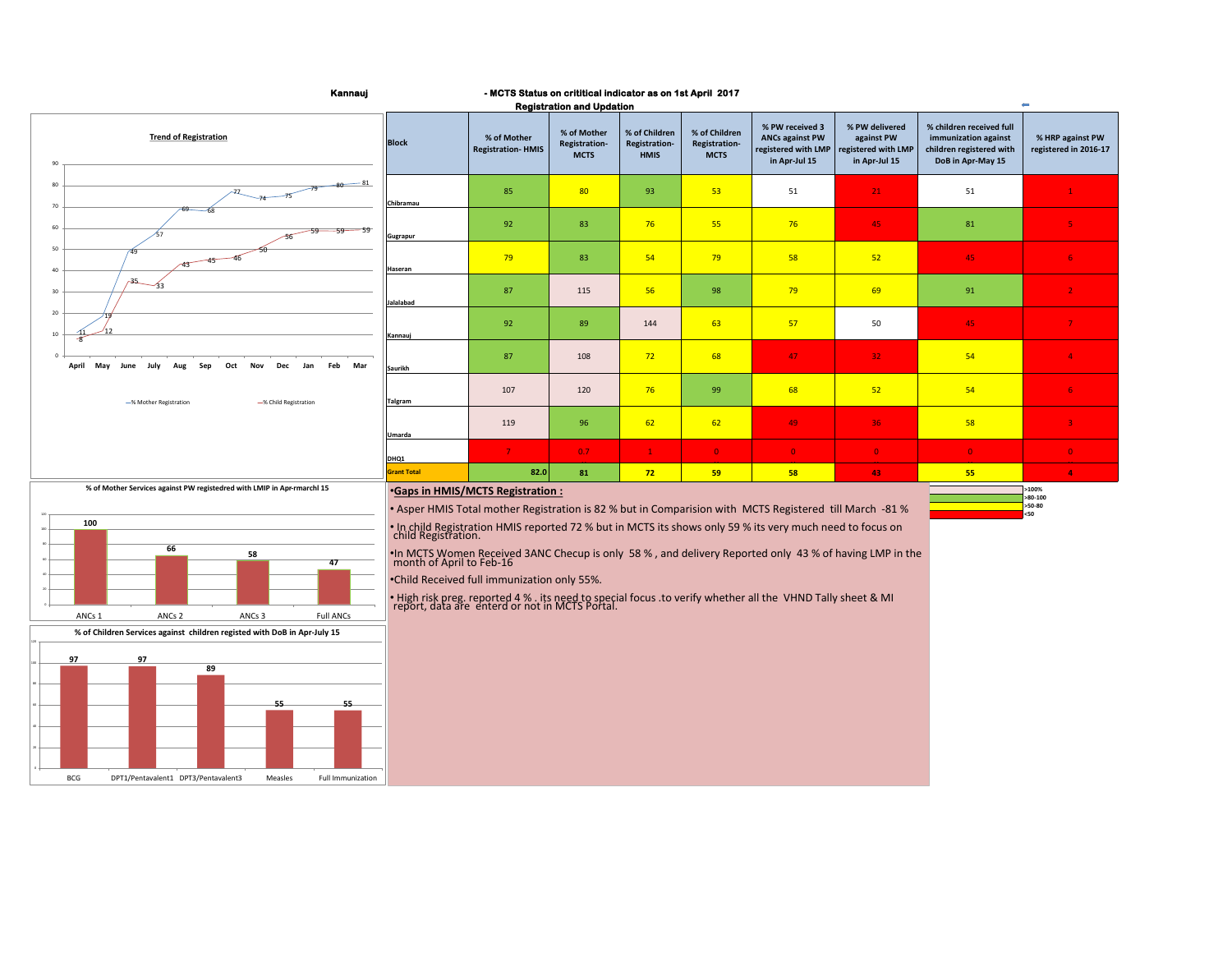| Kannauj '- Percent of facilities reported in HMIS by Month, FY 2016-17 |                                          |          |          |          |               |               |          |               |               |               |          |        |               |
|------------------------------------------------------------------------|------------------------------------------|----------|----------|----------|---------------|---------------|----------|---------------|---------------|---------------|----------|--------|---------------|
| <b>Block</b>                                                           | <b>Total No. of</b><br><b>Facilities</b> | Apr-16   | $May-16$ | $Jun-16$ | <b>Jul-16</b> | <b>Aug-16</b> | $Sep-16$ | <b>Oct-16</b> | <b>Nov-16</b> | <b>Dec-16</b> | $Jan-17$ | Feb-17 | <b>Mar-17</b> |
| Chibramau                                                              | 40                                       | 100      | 100      | 100      | 100           | 100           | 100      | 93            | 93            | 100           | 100      | 100    | 100           |
| Gugrapur                                                               | 13                                       | 100      | 100      | 100      | 100           | 100           | 100      | 100           | 100           | 100           | 100      | 100    | 100           |
| <b>HASERAN</b>                                                         | 34                                       | 100      | 100      | 100      | 100           | 100           | 100      | 100           | 100           | 100           | 100      | 100    | 100           |
| Jalalabad                                                              | 18                                       | 100      | 100      | 100      | 100           | 100           | 100      | 100           | 100           | 100           | 100      | 100    | 100           |
| Kannauj                                                                | 34                                       | 100      | 100      | 100      | 100           | 97            | 100      | 85            | 85            | 100           | 100      | 97     | 100           |
| Saurikh                                                                | 29                                       | 100      | 100      | 100      | 100           | 100           | 100      | 100           | 100           | 100           | 100      | 97     | 100           |
| Umarda                                                                 | 40                                       | 100      | 100      | 100      | 100           | 100           | 100      | 100           | 98            | 100           | 100      | 100    | 100           |
| <b>TALGRAM</b>                                                         | 30                                       | 100      | 100      | 100      | 100           | 100           | 100      | 100           | 100           | 100           | 100      | 100    | 100           |
| DHQ1                                                                   | 3.                                       | $\Omega$ | $\Omega$ | 33       | 33            | 100           | 67       | 100           | 100           | 100           | 100      | 100    | 33            |
| <b>Grand Total</b>                                                     | 241                                      | 99       | 99       | 99       | 99            | 100           | 100      | 97            | 96            | 100           | 100      | 99     | 99            |

Less than 100% Reported facilities are less than number of facilities in HMIS

More than 100% **Reported facilities are greater than number of facilities in HMIS** 



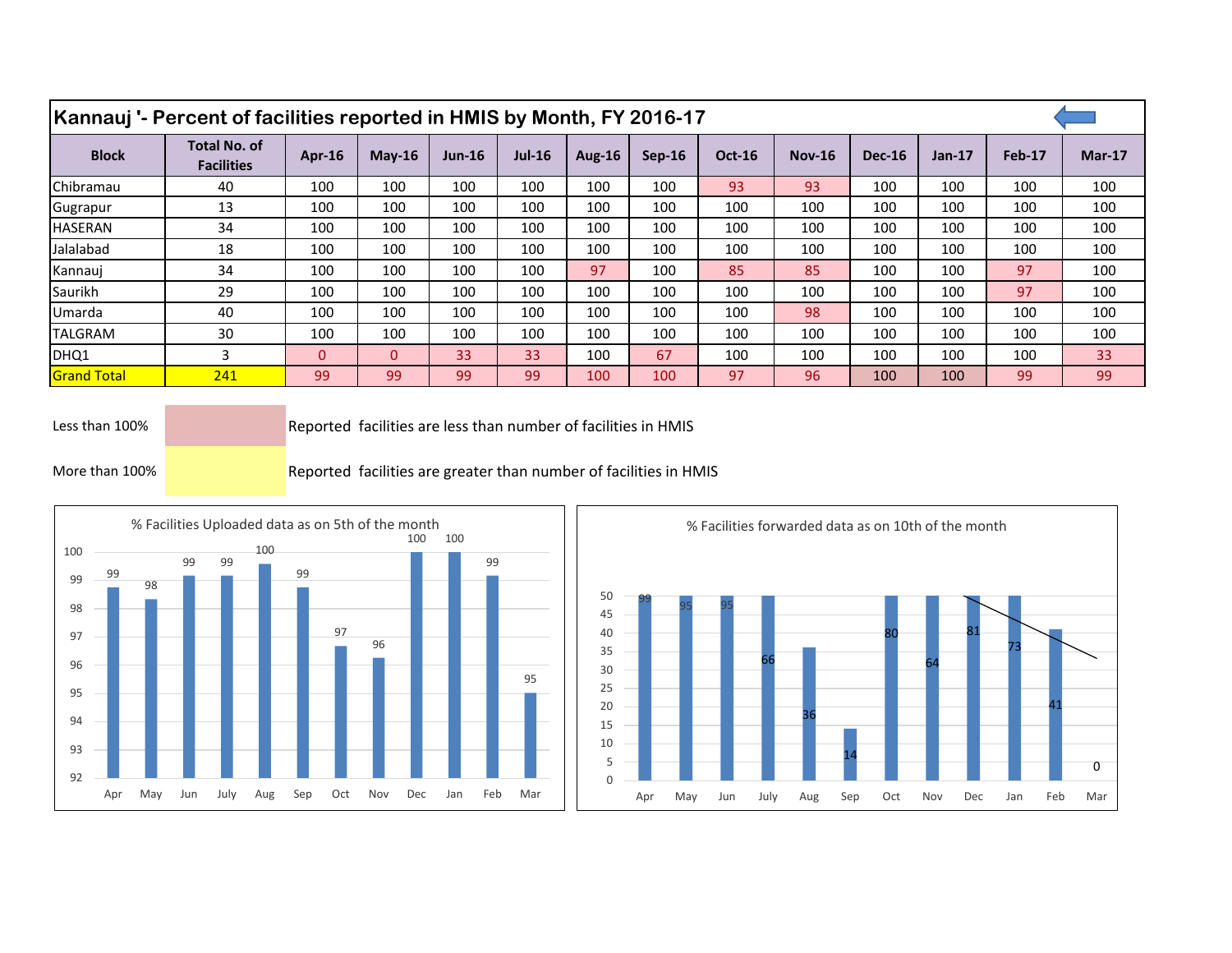| 6000<br>5000  | Trend of ANC registration (in numbers) - - FY-2016-17<br>4152        | 5063<br>4732<br>$-4345 - 4299$                     | <b>Block</b>       | Propotionate<br>estimated PW | <b>Total number</b><br>of pregnant<br>women<br><b>Registered for</b><br><b>ANC</b> | % of ANC<br>registered to<br>estimated<br>Pregnancy | Of which<br><b>Number</b><br>registered<br>within first<br>trimester | % of ANC<br>registered<br>within 1st<br>trimester | TT2 or<br><b>Booster</b> | % of ANC<br>received<br>TT2/Booster | <b>Number of</b><br>pregnant women<br>received 3 ANC<br>check ups | % of ANC<br>received 3ANC<br>checkups |
|---------------|----------------------------------------------------------------------|----------------------------------------------------|--------------------|------------------------------|------------------------------------------------------------------------------------|-----------------------------------------------------|----------------------------------------------------------------------|---------------------------------------------------|--------------------------|-------------------------------------|-------------------------------------------------------------------|---------------------------------------|
| 4000          | 3923<br>3556<br>3344                                                 | 3399                                               | Chibramau          | 8298                         | 7085                                                                               | 85.4                                                | 2533                                                                 | 35.8                                              | 5948                     | 71.7                                | 5823                                                              | 70.2                                  |
| $3000 - 2738$ | 2952                                                                 | 2514                                               | Gugrapur           | 2308                         | 2125                                                                               | 92.1                                                | 844                                                                  | 39.7                                              | 1703                     | 73.8                                | 1031                                                              | 44.7                                  |
| 2000          | 1723                                                                 | 1947 1982<br>1916<br>1815 1809                     | <b>HASERAN</b>     | 4044                         | 3191                                                                               | 78.9                                                | 949                                                                  | 29.7                                              | 2898                     | 71.7                                | 1840                                                              | 45.5                                  |
|               | 1522 1484<br>1353<br>306<br>1037                                     | 1079                                               | Jalalabad          | 3489                         | 3040                                                                               | 87.1                                                | 1042                                                                 | 34.3                                              | 2441                     | 70.0                                | 1439                                                              | 41.2                                  |
| 1000          |                                                                      |                                                    | Kannauj            | 7717                         | 7095                                                                               | 91.9                                                | 2585                                                                 | 36.4                                              | 5912                     | 76.6                                | 3539                                                              | 45.9                                  |
|               | April<br><b>Wre</b><br>$\lambda_{\eta_{\mathcal{H}}}$<br><b>Alay</b> |                                                    | Saurikh            | 4998                         | 4337                                                                               | 86.8                                                | 2135                                                                 | 49.2                                              | 3584                     | 71.7                                | 2551                                                              | 51.0                                  |
|               | <b>August</b><br>September<br>October                                | November<br>December<br><b>January</b><br>February | <b>Umarda</b>      | 8966                         | 10663                                                                              | 118.9                                               | 5398                                                                 | 50.6                                              | 9040                     | 100.8                               | 5913                                                              | 66.0                                  |
|               |                                                                      |                                                    | <b>TALGRAM</b>     | 6443                         | 6907                                                                               | 107.2                                               | 2960                                                                 | 42.9                                              | 5664                     | 87.9                                | 3587                                                              | 55.7                                  |
|               | <b>NORTH ANC Registered</b>                                          | Reg. within 1st trimester                          | DHQ1               | 8609                         | 574                                                                                | 6.7                                                 | 527                                                                  | 91.8                                              | 388                      | 4.5                                 | 223                                                               | 2.6                                   |
|               |                                                                      |                                                    | <b>Grant Total</b> | 54872                        | 45017                                                                              | 82.0                                                | 18973                                                                | 42.1                                              | 37578                    | 68.5                                | 25946                                                             | 47.3                                  |
|               | -Monthly estimated ANC                                               |                                                    | AHS (2012-13)      |                              |                                                                                    | 52.2                                                |                                                                      | 52.9                                              |                          |                                     |                                                                   | 27.1                                  |

#### **ANC Services, Trends, Distribution and Performance Kannauj - ANC Services Reported in HMIS during FY 2016-17 (April-March)**

#### **Percent Distribution of Registered for ANC by Type of Facility**



**1.** ANC registration of dist. is 82 % and block umarda & Talgram reported >100% , Urban Population is also

include under DHQ1, although AHS 2012-13 showing ANC registartion 52.2%

2- ANC Registration in 1st trim. is 42% which is repotred less then to AHS 12-13 i.e. 53%.

3- % of ANC recievd 3 ANC checkup is 47 % . AHS 12-13(27%).

4- 87 % ANC conducted at SC its very important to verify the quality of ANC & Aailibality of all the equipments..



`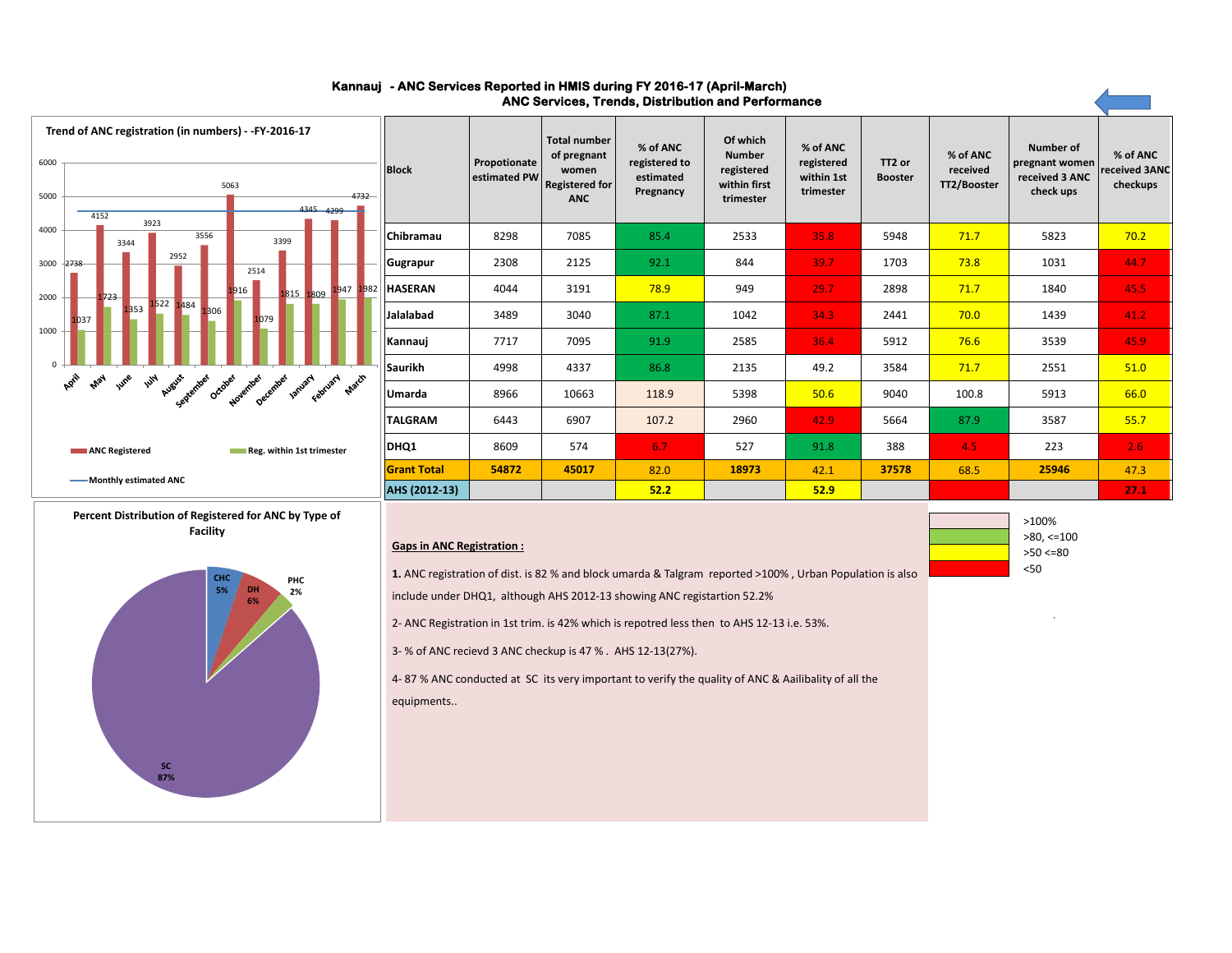#### Kannauj **1986 - Land Company Company Services Reported in HMIS during FY 2016-17 (April-March) Delivery Services, trends, distribution and progress**



| <b>Block</b>       | Estimated deliveries<br>Propotionate | <b>Deliveries</b><br>ቴ<br>umber<br>Home I<br>Total | conducted<br>at facility<br><b>Deliveries</b> | <b>Total number</b><br>of Deliveries<br>(Home+Instit<br>ution) | % delivery<br>reported | $%$ of<br>delivery<br>missed in<br>reporting | $%$ of<br>institutional<br>deliveries<br>among reported<br>delivery | $%$ of<br>institutional<br>deliveries<br>among<br>estimated<br>delivery | Of which<br><b>Number</b><br>discharged<br>under 48<br>hours of<br>delivery | % of delivered<br>women<br>discharged<br>within 48 hours | <b>JSY</b><br>incentive<br>paid to<br><b>Mothers</b> | % of JSY incentive<br>paid to mothers |
|--------------------|--------------------------------------|----------------------------------------------------|-----------------------------------------------|----------------------------------------------------------------|------------------------|----------------------------------------------|---------------------------------------------------------------------|-------------------------------------------------------------------------|-----------------------------------------------------------------------------|----------------------------------------------------------|------------------------------------------------------|---------------------------------------|
| Chibramau          | 7619                                 | 485                                                | 6572                                          | 7057                                                           | 92.6                   | 7                                            | 93.1                                                                | 86.3                                                                    | 5412                                                                        | 82.3                                                     | 3404                                                 | 51.8                                  |
| Gugrapur           | 2119                                 | 394                                                | 1226                                          | 1620                                                           | 76.4                   | 24                                           | 75.7                                                                | 57.9                                                                    | 1066                                                                        | 86.9                                                     | 1230                                                 | 100.3                                 |
| <b>HASERAN</b>     | 3714                                 | 318                                                | 1677                                          | 1995                                                           | 53.7                   | 46                                           | 84.1                                                                | 45.2                                                                    | 1662                                                                        | 99.1                                                     | 1426                                                 | 85.0                                  |
| Jalalabad          | 3204                                 | 261                                                | 1446                                          | 1707                                                           | 53.3                   | 47                                           | 84.7                                                                | 45.1                                                                    | 1314                                                                        | 90.9                                                     | 1159                                                 | 80.2                                  |
| Kannauj            | 7086                                 | 768                                                | 9496                                          | 10264                                                          | 144.9                  | $-45$                                        | 92.5                                                                | 134.0                                                                   | 5549                                                                        | 58.4                                                     | 4141                                                 | 43.6                                  |
| Saurikh            | 4589                                 | 389                                                | 2896                                          | 3285                                                           | 71.6                   | 28                                           | 88.2                                                                | 63.1                                                                    | 2473                                                                        | 85.4                                                     | 2563                                                 | 88.5                                  |
| Umarda             | 8232                                 | 1161                                               | 3943                                          | 5104                                                           | 62.0                   | 38                                           | 77.3                                                                | 47.9                                                                    | 1459                                                                        | 37.0                                                     | 3575                                                 | 90.7                                  |
| <b>TALGRAM</b>     | 5916                                 | 1147                                               | 3380                                          | 4527                                                           | 76.5                   | 23                                           | 74.7                                                                | 57.1                                                                    | 1429                                                                        | 42.3                                                     | 2664                                                 | 78.8                                  |
| <b>DHQ1</b>        | 7905                                 | $\mathbf 0$                                        | 82                                            | 82                                                             | 1.0                    | 99                                           | 100.0                                                               | 1.0                                                                     | 82                                                                          | 100.0                                                    | 58                                                   | 70.7                                  |
| <b>Grand Total</b> | 50383                                | 4923                                               | 30718                                         | 35641                                                          | 70.7                   | 29.3                                         | 86.2                                                                | 61.0                                                                    | 20446                                                                       | 66.6                                                     | 20220                                                | 65.8                                  |
| AHS (2012-13)      |                                      |                                                    |                                               |                                                                |                        |                                              | 58.4                                                                |                                                                         |                                                                             |                                                          |                                                      | 70.8                                  |

>100% >80, <=100 >50 <=80 <50

#### **Percent Distribution of deliveries by type of Facility <b>Gaps in Deliveries** :-



1- 70 % deliveries reported against the total estimated deliveries, rest reported missing deliveries 29%

2-86 % deliveries are reported as institutional out of total deliveries(it is 61 % against the total estimated deliveries) although AHS 2012-13 reported for kannauj is 58%.

3-10 % deliveries conducted at Home. SC reported 9 % of total.

4-66 % mothers discharge under 48 hrs of delivery in kannauj district .

5- % of missing deliveries are heighest in haseran , jalalabad, & Umarda .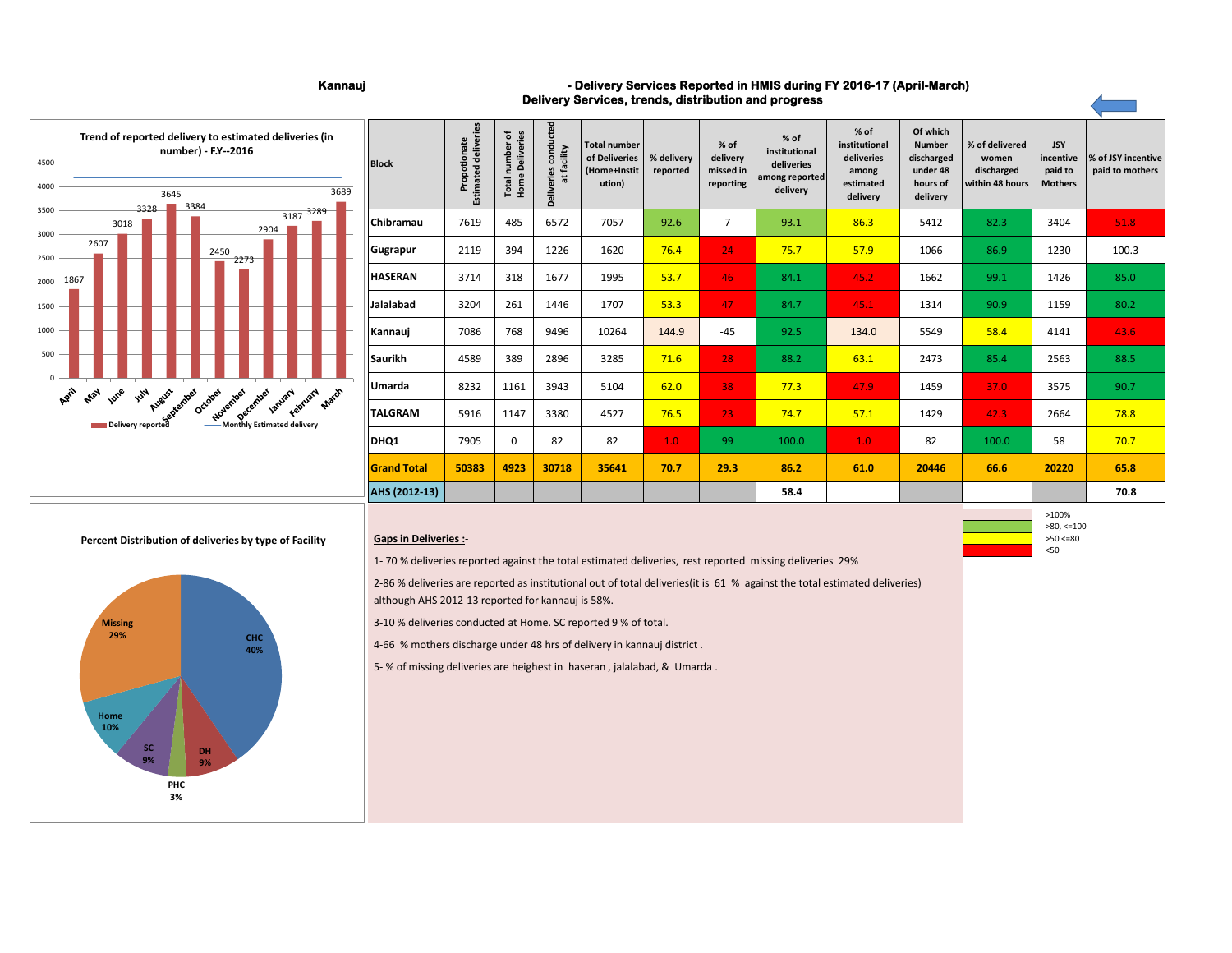#### **Kannauj**

#### **-High Risk Pregnancies Services Reported in HMIS during FY 2016-17 (April-March) High risk PW reporting trends, distribution and progress**



| <b>Block</b>       | <b>Total</b><br>number of<br>pregnant<br>women<br>Registered<br>for ANC | <b>Number</b><br>having Hb<br>level <sub>11</sub><br>(tested<br>cases) | $%$ of<br>having<br><b>Hb level</b><br>$11$ | <b>Number</b><br>having severe<br>anaemia<br>(Hb<7)<br>treated at<br>institution | % of severe<br>(Hb < 7)<br>anemia<br>treated rate<br>at institution | Pregnant<br>women with<br><b>Hypertension</b><br>$(BP>140/90)$ :<br><b>New cases</b> | % of PW with<br>hypertension |
|--------------------|-------------------------------------------------------------------------|------------------------------------------------------------------------|---------------------------------------------|----------------------------------------------------------------------------------|---------------------------------------------------------------------|--------------------------------------------------------------------------------------|------------------------------|
| Chibramau          | 7085                                                                    | 3442                                                                   | 41.5                                        | 97                                                                               | 1.4                                                                 | 37                                                                                   | 1.6                          |
| Gugrapur           | 2125                                                                    | 1172                                                                   | 50.8                                        | $\overline{2}$                                                                   | 0.1                                                                 | 6                                                                                    | 0.3                          |
| <b>HASERAN</b>     | 3191                                                                    | 1231                                                                   | 30.4                                        | 0                                                                                | 0.0                                                                 | 388                                                                                  | 9.6                          |
| Jalalabad          | 3040                                                                    | 1908                                                                   | 54.7                                        | $\Omega$                                                                         | 0.0                                                                 | 6                                                                                    | 0.2                          |
| Kannauj            | 7095                                                                    | 4219                                                                   | 54.7                                        | 89                                                                               | 1.3                                                                 | 19                                                                                   | 0.2                          |
| <b>Saurikh</b>     | 4337                                                                    | 6443                                                                   | 128.9                                       | 197                                                                              | 4.5                                                                 | 0                                                                                    | 0.0                          |
| <b>Umarda</b>      | 10663                                                                   | 8219                                                                   | 91.7                                        | 1104                                                                             | 10.4                                                                | 160                                                                                  | 1.8                          |
| <b>TALGRAM</b>     | 6907                                                                    | 4928                                                                   | 76.5                                        | $\overline{7}$                                                                   | 0.1                                                                 | 57                                                                                   | 0.9                          |
| DHQ1               | 574                                                                     | 236                                                                    | 3.7                                         | $\mathbf 0$                                                                      | 0.0                                                                 | 0                                                                                    | 0.0                          |
| <b>Grand Total</b> | 45017                                                                   | 31798                                                                  | 57.9                                        | 1496                                                                             | 3.3                                                                 | 673                                                                                  | 1.2                          |
| AHS (2012-13)      |                                                                         |                                                                        |                                             |                                                                                  |                                                                     |                                                                                      |                              |

#### **Gaps in HRP :**

• Block saurikh & Umarda reporting mothers having hb <11 is , 129 % and 91 % that's may be validation error need to be cross check seriously.

• DHQ1, Haseran,& Jalalabad blocks reported Zero "0" severe anemic pregnant womens as per HMIS report. • Hypertensive cases identification is zero in DHQ1 & saurikh , need to be check seriously.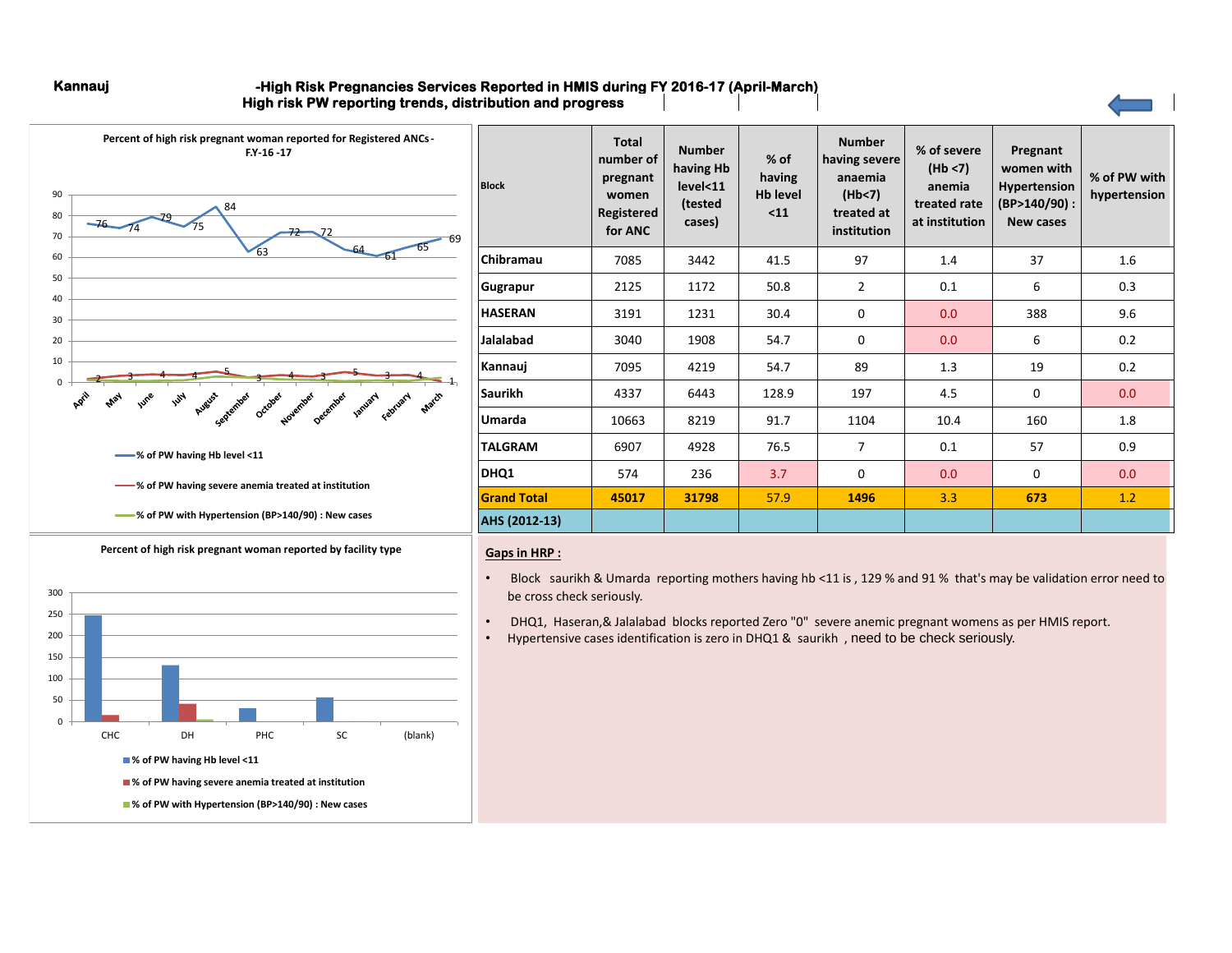## **Kannauj C-Section and Complication treated**



|                |                    |                                         |                                                          |                                                            |                          | <b>Complications Treated with</b>         |                        | C- section conducted               |           |             |              |               |                                        |
|----------------|--------------------|-----------------------------------------|----------------------------------------------------------|------------------------------------------------------------|--------------------------|-------------------------------------------|------------------------|------------------------------------|-----------|-------------|--------------|---------------|----------------------------------------|
| S.<br>No.      | <b>Block</b>       | <b>Institutional</b><br><b>Delivery</b> | Preg. with<br>Compl.<br><b>Attended at</b><br>facilities | % Preg. with<br>Compl.<br><b>Attended at</b><br>facilities | IV<br><b>Antibiotics</b> | IV<br>Antihypertensiv<br>e/ Magsulph Inj. | IV<br><b>Oxytocics</b> | <b>Blood</b><br><b>Transfusion</b> | <b>DH</b> | <b>CHC</b>  | <b>PHC</b>   | <b>Others</b> | % of C-<br><b>Section</b><br>performed |
| $\mathbf{1}$   | Saurikh            | 2896                                    | 110                                                      | 4                                                          | 8                        | 0                                         | 31                     | 0                                  | 0         | $\mathbf 0$ | $\mathbf{1}$ | 0             | 0                                      |
| 3              | <b>Chibramau</b>   | 6572                                    | 194                                                      | 3                                                          | 141                      | 0                                         | 0                      | 0                                  | 0         | 228         | 0            | 0             | 3                                      |
| 4              | Gugrapur           | 1226                                    | 0                                                        | 0                                                          | 0                        | 0                                         | 0                      | 0                                  | 0         | $\mathbf 0$ | 0            | 0             | 0                                      |
| 5              | <b>HASERAN</b>     | 1677                                    | 73                                                       | 4                                                          | 1                        | 0                                         | 1                      | 0                                  | 0         | $\mathbf 0$ | 0            | 0             | 0                                      |
| 6              | Jalalabad          | 1446                                    | 0                                                        | 0                                                          | 0                        | 0                                         | 0                      | 0                                  | 0         | $\mathbf 0$ | 0            | 0             | 0                                      |
| $\overline{7}$ | Kannauj            | 9496                                    | 39                                                       | 0                                                          | 1540                     | 0                                         | 1569                   | 0                                  | 35        | 321         | 0            | 0             | 4                                      |
| 8              | <b>Umarda</b>      | 3943                                    | 392                                                      | 10                                                         | 169                      | 18                                        | 543                    | 20                                 | 112       | $\mathbf 0$ | 0            | 0             | $\overline{\mathbf{3}}$                |
| 9              | <b>TALGRAM</b>     | 3380                                    | 175                                                      | 5                                                          | 0                        | 0                                         | 0                      | 0                                  | 0         | $\mathbf 0$ | 0            | 0             | 0                                      |
| 10             | DHQ1               | 82                                      | 0                                                        | 0                                                          | 4                        | 0                                         | 4                      | 0                                  | 0         | 0           | 4            | 0             | 5                                      |
|                | <b>Grand Total</b> | 30718                                   | 983                                                      | $\overline{\mathbf{3}}$                                    | 1863                     | 18                                        | 2148                   | 20                                 | 147       | 549         | 5            | $\mathbf{0}$  | $\overline{2}$                         |

• Tota 983 Maternal complication attended at facility in HMIS. which is only 3% of total institutional delivery.

• complication treated with iv antibiotics& iv oxytocics kannauj shows 1863 & 2148 .

• 696 cases , C- Section reported in District i.e 2% of over all institutional delivery.

• PHC Veerpur Under Block Saurikh reported 01 C-section & 04 cases under PHC Saiyed wada reported may be its by mistaken because Surgion is not aviliable in that facility. Incharge kindly check the actual stataus.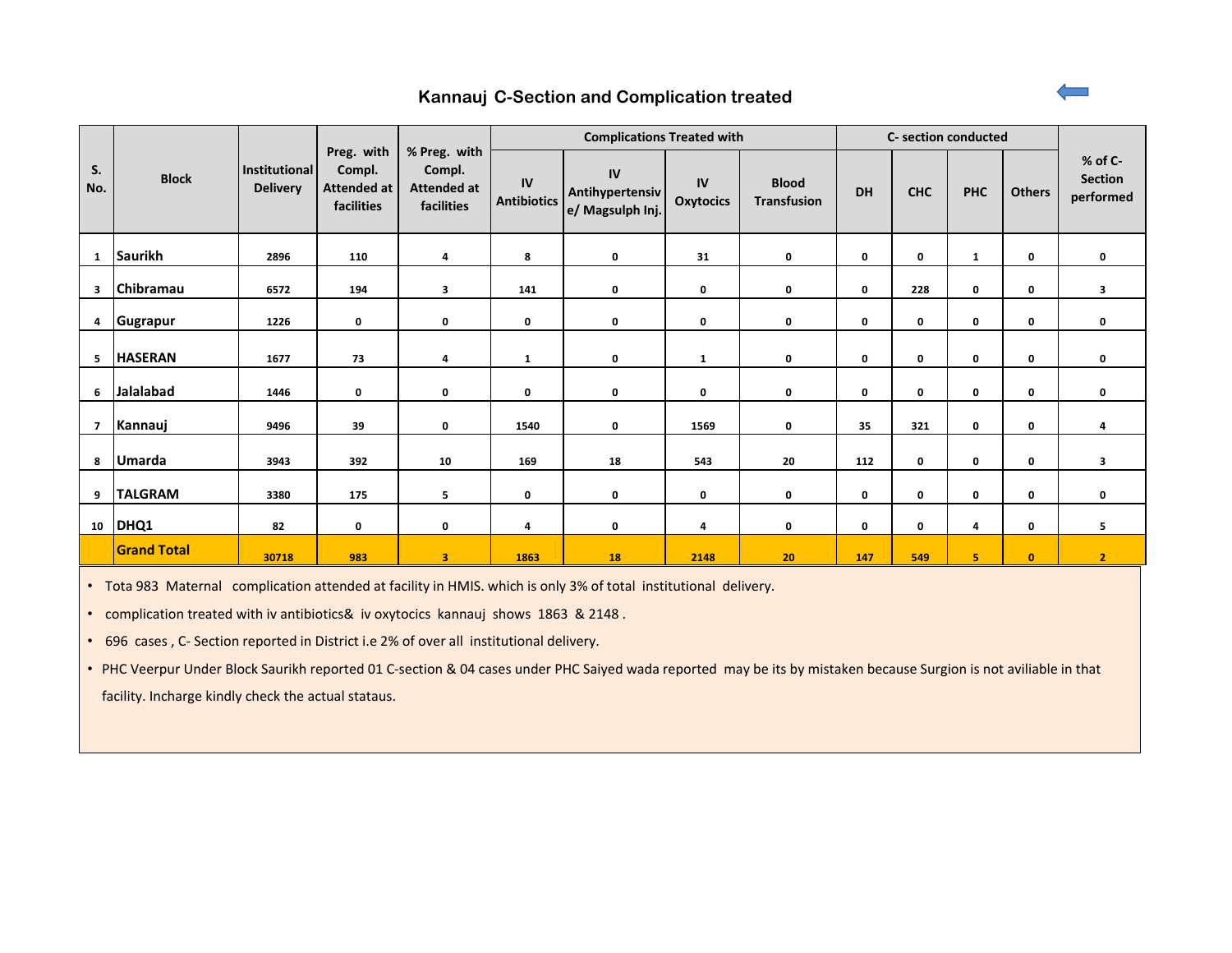| Trend in Child care services (in Percent) F.Y-2016<br>100<br>$-98$ $-97$ 99<br>$-97$ 97 98<br>$-97$<br>$-95 - 94 - 96$<br>90               | <b>Block</b>       | <b>Total Live</b><br><b>Births</b> | <b>Still Birth</b> | % of still<br>birth | <b>Number of</b><br><b>Newborns</b><br>weighed at<br>birth | $%$ of<br>newborns<br>weighed at<br>birth | Number of<br><b>Newborns</b><br>having weight<br>less than 2 and<br>half kg | $%$ of<br>newborns<br>having $< 2.5$<br>kg | Number of<br><b>Newborns</b><br>breast fed<br>within 1 hour | % of newbor<br>breast fed<br>within 1 hou |  |
|--------------------------------------------------------------------------------------------------------------------------------------------|--------------------|------------------------------------|--------------------|---------------------|------------------------------------------------------------|-------------------------------------------|-----------------------------------------------------------------------------|--------------------------------------------|-------------------------------------------------------------|-------------------------------------------|--|
| 80<br>$V_{73}$<br>70                                                                                                                       | <b>Chibramau</b>   | 6991                               | 66                 | 0.9                 | 6701                                                       | 95.9                                      | 473                                                                         | 7.1                                        | 6672                                                        | 95.4                                      |  |
| 60                                                                                                                                         | <b>Gugrapur</b>    | 1605                               | 22                 | 1.4                 | 1537                                                       | 95.8                                      | 151                                                                         | 9.8                                        | 1602                                                        | 99.8                                      |  |
| 50                                                                                                                                         | <b>HASERAN</b>     | 1982                               | 21                 | 1.0                 | 1957                                                       | 98.7                                      | 160                                                                         | 8.2                                        | 1979                                                        | 99.8                                      |  |
| 40<br>30                                                                                                                                   | Jalalabad          | 1771                               | 68                 | 3.7                 | 1677                                                       | 94.7                                      | 255                                                                         | 15.2                                       | 1752                                                        | 98.9                                      |  |
| 20                                                                                                                                         | Kannauj            | 10134                              | 196                | 1.9                 | 9665                                                       | 95.4                                      | 667                                                                         | 6.9                                        | 9519                                                        | 93.9                                      |  |
| 10                                                                                                                                         | <b>Saurikh</b>     | 3268                               | 35                 | 1.1                 | 2884                                                       | 88.2                                      | 137                                                                         | 4.8                                        | 3262                                                        | 99.8                                      |  |
| Apil<br>$v_{\mu\mu}$<br><b>Wre</b><br>January<br><b>May</b><br>August<br>September<br>November<br>December<br>February<br>March<br>October | Umarda             | 5050                               | 64                 | 1.3                 | 4659                                                       | 92.3                                      | 872                                                                         | 18.7                                       | 4813                                                        | 95.3                                      |  |
| -8 of newborns weighed at birth                                                                                                            | <b>TALGRAM</b>     | 4464                               | 109                | 2.4                 | 4243                                                       | 95.0                                      | 135                                                                         | 3.2                                        | 4268                                                        | 95.6                                      |  |
| -8 of newborns having < 2.5 kg                                                                                                             | DHQ1               | 83                                 | $\mathbf 0$        | 0.0                 | 71                                                         | 85.5                                      | 1                                                                           | 1.4                                        | 79                                                          | 95.2                                      |  |
| -% of newborns breast fed within 1 hour                                                                                                    | <b>Grant Total</b> | 35348                              | 581                | 1.6                 | 33394                                                      | 94.5                                      | 2851                                                                        | 8.5                                        | 33946                                                       | 96.0                                      |  |
| -8 of still birth                                                                                                                          | AHS (2012-13)      |                                    |                    |                     |                                                            | 41                                        |                                                                             | 21.9                                       |                                                             | 33.6                                      |  |

#### **Child care services trends, distribution and progress Kannauj - Child Services Reported in HMIS during FY 2016-17 (April-March)**



#### Gaps in Child care:

1.6% still births are reported from the dist.on 1000 live births while

Chibramau, reported. $< 1$  % still birth and jalalabad reported 3.7 %

which is heighest in district.

• 96% births are reported as breast fed within 1 hours of births, it is need<br>to check as AHS 2012-13 showing data for kannauj is 33.6% only.

>100% >80, <=100  $>50 < 80$ <50

• In kannauj 94% children weight at birth and of which 9% LBW while AHS<br>12-13 estimated 22%..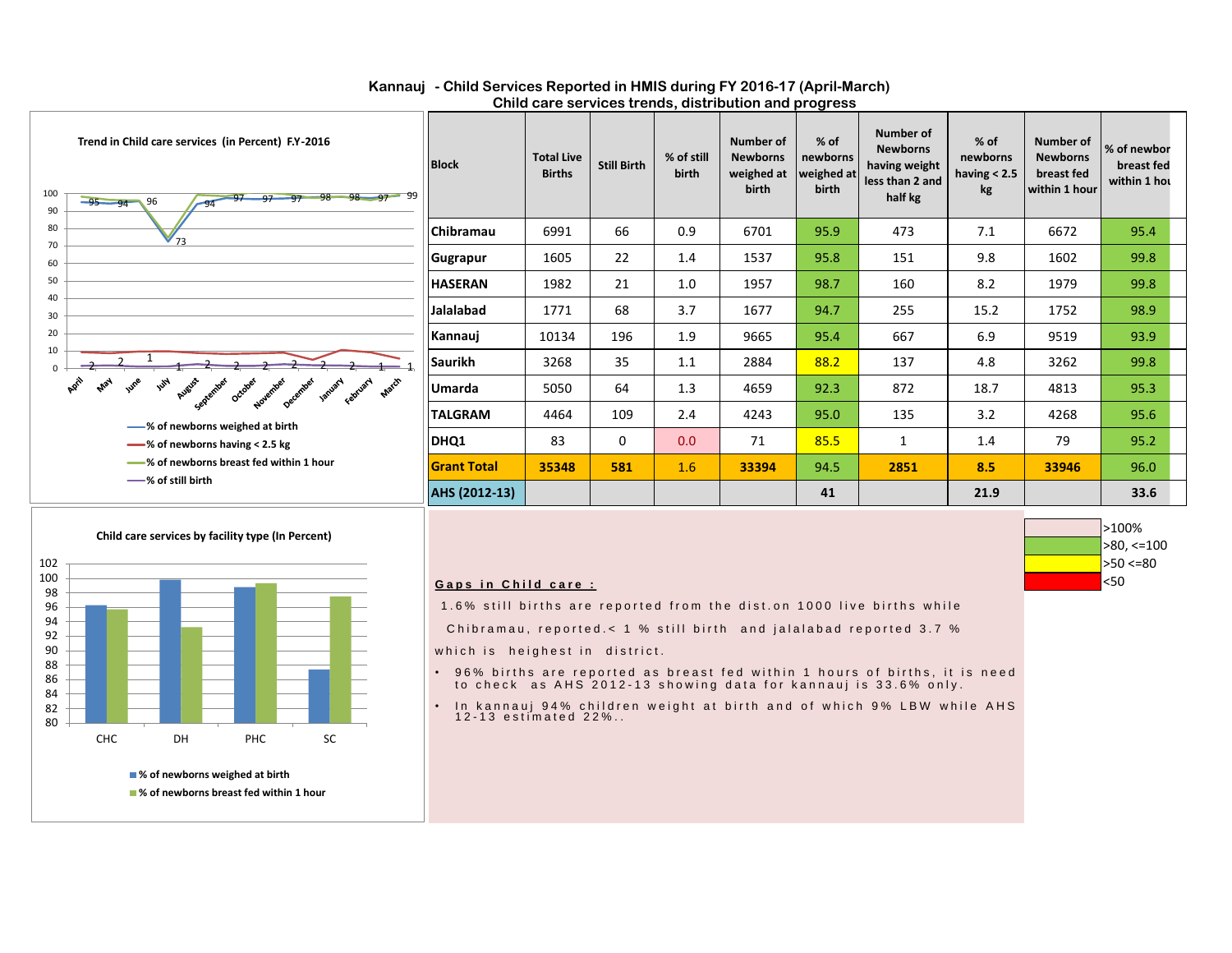| Percent of Children received Birth doses - F.Y-16<br>100<br>90<br>80                                                                                         | <b>Block</b>       | Est. live<br>birth | Total<br>Live<br><b>Births</b> | <b>Number</b><br>of Infants<br>0 to 11<br>months<br>old who<br>received<br><b>BCG</b> | $%$ of<br>Infants 0 to   Infants 0 to<br>11 months<br>old who<br>received<br><b>BCG</b> | Number of<br>11 months<br>old who<br>received<br>OPV <sub>0</sub> | % of<br>Infants <sub>0</sub><br>to 11<br>months<br>old who<br>received<br>OPV <sub>0</sub> | Number of<br>Infants 0 to<br>11 months<br>old who<br>received<br>Hepatitis-BO | % of<br>Infants 0 to<br>11 months<br>old who<br>received<br>Hep B 0 | Number of<br>Infants 0 to<br>11 months<br>old who<br>received<br><b>Measles</b> | % of<br>Infants <sub>0</sub><br>to 11<br>months<br>old who<br>received<br><b>Measles</b> | children 9 and<br>11 months<br>fully<br>immunized<br>(BCG+DPT123<br>+OPV1:Total | % of<br>children 9<br>and $11$<br>months fully<br>immunized |
|--------------------------------------------------------------------------------------------------------------------------------------------------------------|--------------------|--------------------|--------------------------------|---------------------------------------------------------------------------------------|-----------------------------------------------------------------------------------------|-------------------------------------------------------------------|--------------------------------------------------------------------------------------------|-------------------------------------------------------------------------------|---------------------------------------------------------------------|---------------------------------------------------------------------------------|------------------------------------------------------------------------------------------|---------------------------------------------------------------------------------|-------------------------------------------------------------|
| 70<br>60<br>56                                                                                                                                               | <b>Chibramau</b>   | 7543               | 6991                           | 6259                                                                                  | 83.0                                                                                    | 3045                                                              | 40.4                                                                                       | 2557                                                                          | 33.9                                                                | 5233                                                                            | 69.4                                                                                     | 5233                                                                            | 69.4                                                        |
| 50<br>40                                                                                                                                                     | Gugrapur           | 2098               | 1605                           | 1864                                                                                  | 88.8                                                                                    | 1281                                                              | 61.1                                                                                       | 831                                                                           | 39.6                                                                | 1210                                                                            | 57.7                                                                                     | 1210                                                                            | 57.7                                                        |
| 30<br>$\frac{1}{26}$<br>20                                                                                                                                   | <b>HASERAN</b>     | 3677               | 1982                           | 2941                                                                                  | 80.0                                                                                    | 1121                                                              | 30.5                                                                                       | 805                                                                           | 21.9                                                                | 2552                                                                            | 69.4                                                                                     | 2554                                                                            | 69.5                                                        |
| $-14$<br>10<br>$\Omega$                                                                                                                                      | <b>Jalalabad</b>   | 3172               | 1771                           | 2305                                                                                  | 72.7                                                                                    | 947                                                               | 29.9                                                                                       | 609                                                                           | 19.2                                                                | 1889                                                                            | 59.6                                                                                     | 1880                                                                            | 59.3                                                        |
| April<br>νw <sup>W</sup><br>October<br>er January February March<br>August<br>September<br><b>November</b><br><b>Kells</b><br><b><i>lune</i></b><br>December | Kannauj            | 7016               | 10134                          | 6867                                                                                  | 97.9                                                                                    | 4367                                                              | 62.2                                                                                       | 3270                                                                          | 46.6                                                                | 4468                                                                            | 63.7                                                                                     | 4402                                                                            | 62.7                                                        |
|                                                                                                                                                              | Saurikh            | 4543               | 3268                           | 4483                                                                                  | 98.7                                                                                    | 2441                                                              | 53.7                                                                                       | 2206                                                                          | 48.6                                                                | 3047                                                                            | 67.1                                                                                     | 3053                                                                            | 67.2                                                        |
| -8 % of Infants 0 to 11 months old who received BCG                                                                                                          | <b>IUmarda</b>     | 8151               | 5050                           | 7320                                                                                  | 89.8                                                                                    | 3096                                                              | 38.0                                                                                       | 2566                                                                          | 31.5                                                                | 6004                                                                            | 73.7                                                                                     | 6125                                                                            | 75.1                                                        |
| -% of Infants 0 to 11 months old who received OPV 0                                                                                                          | <b>TALGRAM</b>     | 5857               | 4464                           | 5941                                                                                  | 101.4                                                                                   | 2452                                                              | 41.9                                                                                       | 664                                                                           | 11.3                                                                | 5117                                                                            | 87.4                                                                                     | 5106                                                                            | 87.2                                                        |
| % of Infants 0 to 11 months old who received Hep B 0                                                                                                         | DHQ1               | 7208               | 83                             | 410                                                                                   | 5.7                                                                                     | 65                                                                | 0.9                                                                                        | 36                                                                            | 0.5                                                                 | 624                                                                             | 8.7                                                                                      | 879                                                                             | 12.2                                                        |
|                                                                                                                                                              | <b>Grant Total</b> | 49265              | 35348                          | 38390                                                                                 | 77.9                                                                                    | 18815                                                             | 38.2                                                                                       | 13544                                                                         | 27.5                                                                | 30144                                                                           | 61.2                                                                                     | 30442                                                                           | 61.8                                                        |

#### **Kannauj - Immunisation Services Reported in HMIS during FY 2016-17 (April-March) Child Immunization trends, Distribution and progress**



**% of Infants 0 to 11 months old who…**

#### **Gaps in Immunization :**

• No of Live births and BCG given not corresponding in most of the blocks as per the table and reporting aprox. or > live births need to be check accurately.

>100% >80, <=100  $>50 < 80$ <50

- DHQ1 reported 5.1 % of BCG imminization.
- Hep.B-0 dose , Block Haseran , Jalalabad & ,talgram reported 22 %, 19%, & 11% .
- Usually BCG, OPV0 and Hepatitis B0 doses are given at birth time but reporting shows all three are not given at the time of birth even at DH and CHCs, it is showing service gap at facility and need focus monitoring.
- District kannauj reported 62 % full immunization.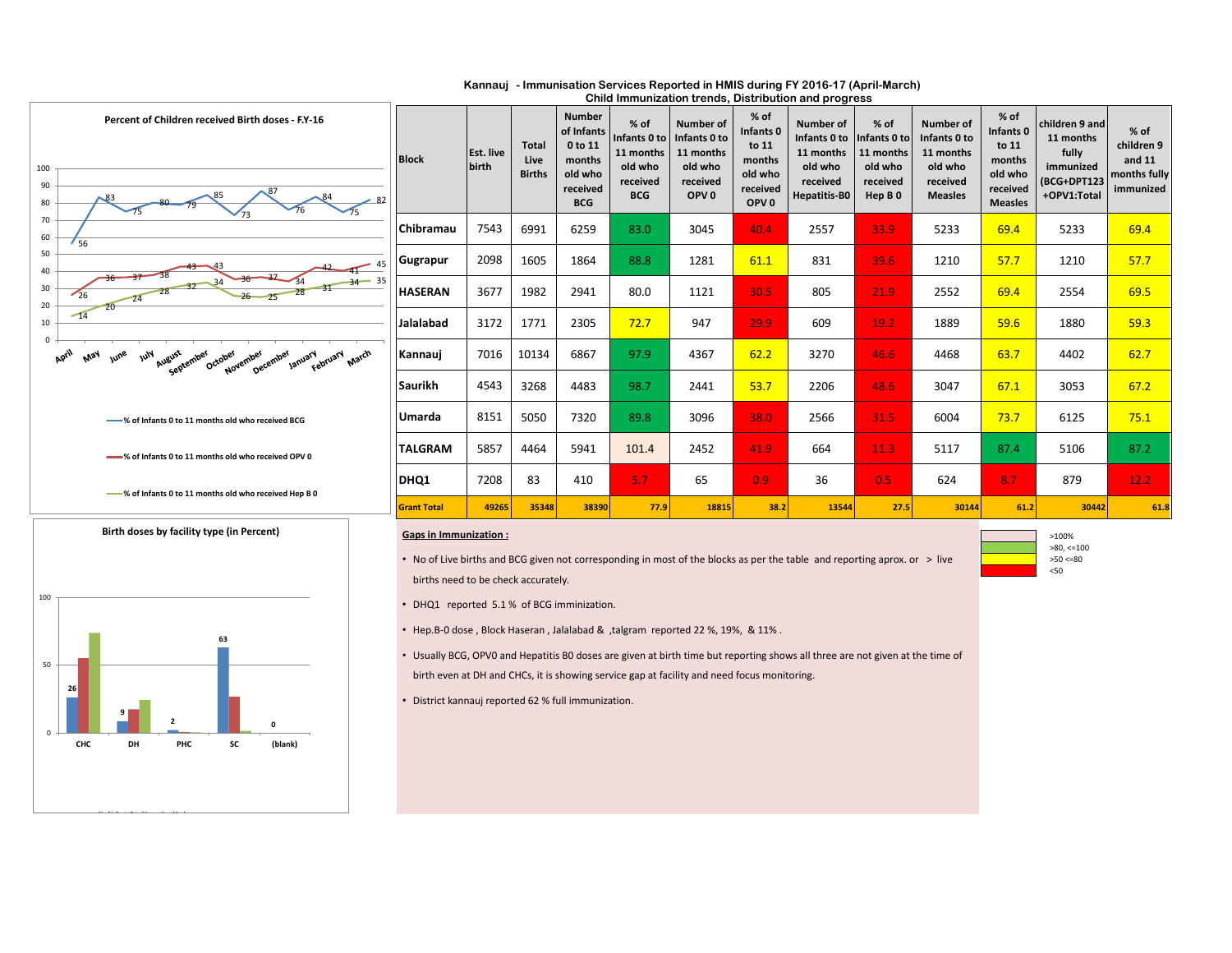### **Kannauj - Family Planning Services Reported in HMIS during FY 2016-17 (April-March)**

 **Family planning trends Distribution and progress**

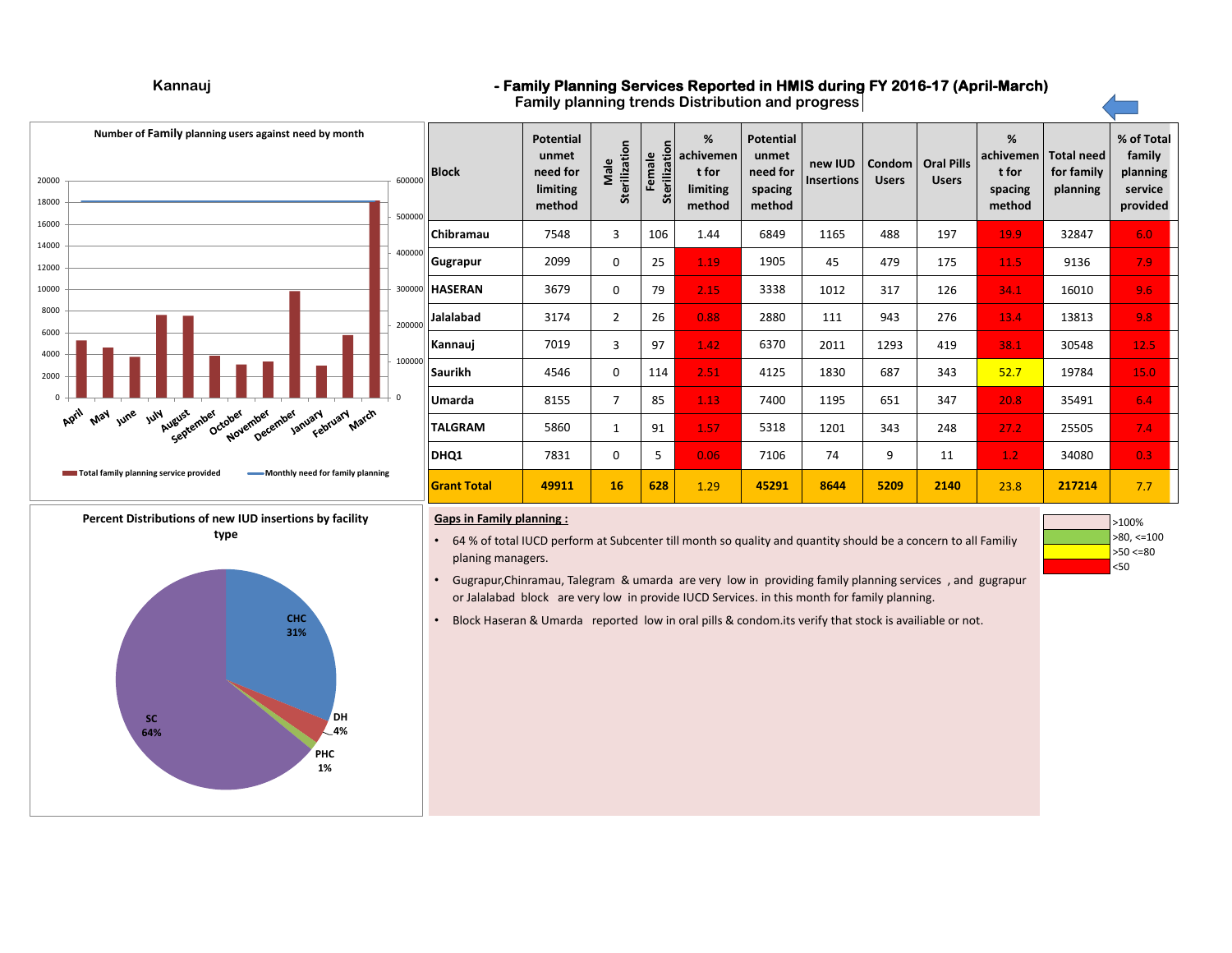| List of Indicators covered in HMIS and MCTS |  |  |
|---------------------------------------------|--|--|
|---------------------------------------------|--|--|

| S.No.          | <b>Domain</b>          | <b>Indicator</b>                                                                   | <b>Numerator</b>                                                           | <b>Denominator</b>                                                                                | Page no.       |
|----------------|------------------------|------------------------------------------------------------------------------------|----------------------------------------------------------------------------|---------------------------------------------------------------------------------------------------|----------------|
| 1              | <b>MCTS</b>            | % of mother registered in MCTS against estimated                                   | Total # Mother registered in MCTS                                          | <b>Estimated Pregnancies</b>                                                                      | 3              |
| $\overline{2}$ | <b>MCTS</b>            | % Children registered against estimated                                            | Total # Children registered in MCTS                                        | <b>Estimated live births</b>                                                                      | 3              |
| 3              | <b>MCTS</b>            | % High risk PW reported in MCTS                                                    | Sum of pregnant women having hb<7 and any other maternal<br>complication   | Total # Registered Mothers in current year                                                        | 3              |
| 4              | <b>MCTS</b>            | % of Mother received ANC 3 against registered PW with LMP<br>2014-15               | Mother (LMP 2015-16) received ANC 3                                        | Total # pregnant women registered with LMP in<br>2015-16                                          | 3              |
| 5              | <b>MCTS</b>            | % of PW delivered against registered with LMP in 2014-15                           | Total # Pregnant women (LMP 2015-16) delivered                             | Total # pregnant women registered with LMP in<br>2015-16)                                         | 3              |
| 6              | <b>MCTS</b>            | % of children received full immunization against children<br>registered in 2014-15 | Total # children (DoB 2015-16) received full immunization                  | Total # Children (DoB 2015-16) registered                                                         | 3              |
| $\overline{7}$ | ANC                    | % of ANC registered to estimated Pregnancy                                         | Total # ANC Registered                                                     | <b>Estimated Pregnancy</b>                                                                        | $\overline{4}$ |
| 8              | ANC                    | % of ANC registered within 1st trimester                                           | Total # ANC Registered within 1st trim                                     | Total # ANC Registered                                                                            | $\overline{4}$ |
| 9              | ANC                    | % of ANC received TT2/Booster                                                      | Total # Pregnant women received TT2/Booster                                | <b>Estimated Pregnancy</b>                                                                        | $\overline{4}$ |
| 10             | ANC                    | % of ANC received 3ANC checkups                                                    | Total # pregnant women received 3 ANC check ups                            | <b>Estimated Pregnancy</b>                                                                        | $\overline{4}$ |
| 11             | Delivery               | % delivery reported                                                                | Total # Delivery reported                                                  | <b>Estimated Delivery</b>                                                                         | 5              |
| 12             | Delivery               | % of Unreported (Missing) Delivery                                                 | Total # Deliviery not reported                                             | <b>Estimated Delivery</b>                                                                         | 5              |
| 13             | Delivery               | % of institutional deliveries among estimated delivery                             | Total # Institutional Deliviery                                            | Estimated Delivery                                                                                | 5              |
| 14             | Delivery               | % of delivered women discharged within 48 hours                                    | Total # Delivered women discharged within 48 hours                         | Tota # Deliveries conducted at facility                                                           | 5              |
| 15             | Delivery               | % of JSY incentive paid to mothers                                                 | Total # JSY Incentives paid to mothers                                     | Tota # Deliveries conducted at facility                                                           | 5              |
| 16             | <b>HRP</b>             | % of having Hb level <11                                                           | Number having Hb level<11                                                  | <b>Estimated Pregnancy</b>                                                                        | 6              |
| 17             | <b>HRP</b>             | % of severe (Hb <7) anemia treated rate at institution                             | Total # Severe (Hb <7) anemia treated at institution                       | Total # ANC Registered                                                                            | 6              |
| 18             | HRP                    | % of PW with hypertension                                                          | Total # Pregnant women with Hypertension (BP>140/90)                       | <b>Estimated Pregnancy</b>                                                                        | 6              |
| 19             | <b>HRP</b>             | Abortion rate                                                                      | Total # Abortion (spontaneous/induced)                                     | Sum of Live birth, Still birth & Abortion                                                         | 6              |
| 20             | HRP                    | % Pregnant women having Obstetric complication attend at<br>facility               | Total # Pregnant women having Obstetric complication attend at<br>facility | Total number of deliveries conducted at public<br>facilities                                      |                |
| 21             | Child Care             | % of Still birth                                                                   | Total # Still Birth                                                        | Sum of Live birth & Still birth                                                                   | $\overline{7}$ |
| 22             | Child Care             | % of newborns weighed at birth                                                     | Number of Newborns weighed at birth                                        | Total # Live Births                                                                               | $\overline{7}$ |
| 23             | Child Care             | % of newborns having weight < 2.5 kg                                               | Total # newborns having weight < 2.5 kg                                    | Total # Live Births Weighed                                                                       | $\overline{7}$ |
| 24             | Child Care             | % of newborns breast fed within 1 hour                                             | Total # newborns breast fed within 1 hour                                  | Total # Live Births                                                                               | $\overline{7}$ |
| 25             | Immunization           | % of Infants 0 to 11 months old who received BCG                                   | Total # Infants 0 to 11 months old who received BCG                        | Total # Estimated Births                                                                          | 8              |
| 26             | Immunization           | % of Infants 0 to 11 months old who received OPV 0                                 | Total # Infants 0 to 11 months old who received OPV 0                      | <b>Total # Estimated Births</b>                                                                   | 8              |
| 27             | Immunization           | % of Infants 0 to 11 months old who received Hep B 0                               | Total # Infants 0 to 11 months old who received Hep B 0                    | <b>Total # Estimated Births</b>                                                                   | 8              |
| 28             | Immunization           | % of Infants 0 to 11 months old who received Measles                               | Total # Infants 0 to 11 months old who received Measles                    | <b>Total # Estimated Births</b>                                                                   | 8              |
| 29             | Immunization           | % of children 9 and 11 months fully immunized                                      | Total # children 9 and 11 months fully immunized                           | Total # Estimated Births                                                                          | 8              |
| 30             | Family Planning        | % achivement for limiting method                                                   | Total # Sterilization (Male & Female)                                      | Potential unmet need for limiting method                                                          | 9              |
| 31             | <b>Family Planning</b> | % achivement for spacing method                                                    | Sum of IUCD and oral Pill users                                            | Potential unmet need for spacing method                                                           | 9              |
| 32             |                        | Family Planning % of Total family planning service provided                        | Sum of Spacing and Limiting method's users                                 | otential unment need for FP Method (Limiting &<br>Spacing & Est Condom users & Traditional Method | 9              |
|                |                        |                                                                                    |                                                                            |                                                                                                   |                |